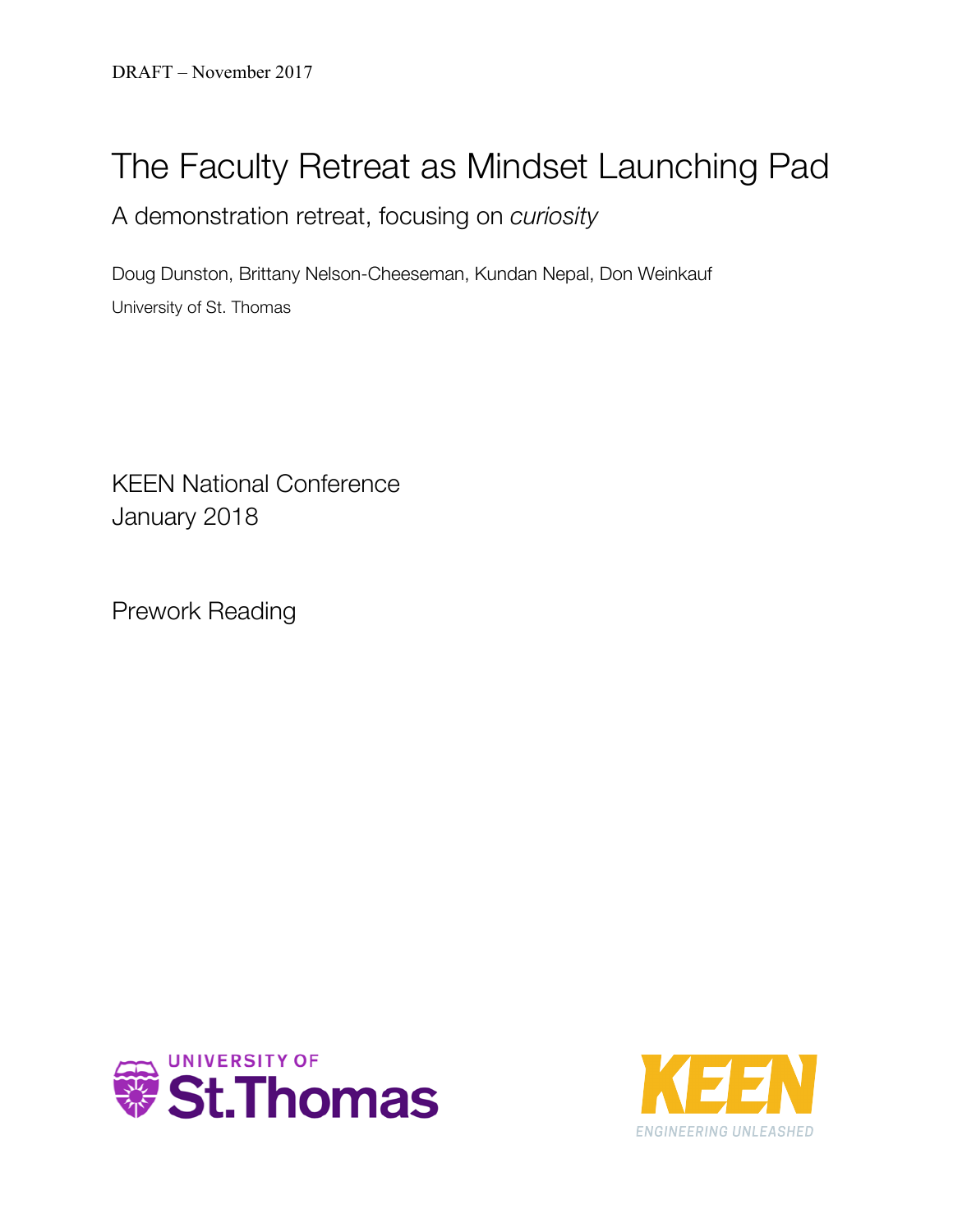## **Contents**

# **Overview**

The University of St. Thomas School of Engineering includes the following statement on its website, asserting the value of thought, practice, and engagement that includes, but transcends technical expertise [1]:

It takes more than just theory to transform an idea into a useful technology for our society. One must be able to champion an idea with effective communication and a deep appreciation for the people, perceptions, policies, and business environment which will ultimately define the success of the technology.

The Kern Entrepreneurial Engineering Network (KEEN) shares this view, with a mission to "graduate engineers with an entrepreneurial mindset so they can create personal, economic, and societal value through a lifetime of meaningful work [2]."

The three-hour session, *The faculty retreat as mindset launching pad*, will include a simulated "mini" retreat on the topic of Curiosity, followed by a discussion of potential benefits of a faculty retreat, typical components of a retreat and their functions, the steps to planning a retreat, strategies and tips for successfully facilitating the retreat, and a map of resources. All of these materials will be available after the National Conference on the KEEN Digital Engagement Platform, *engineeringunleashed.com*.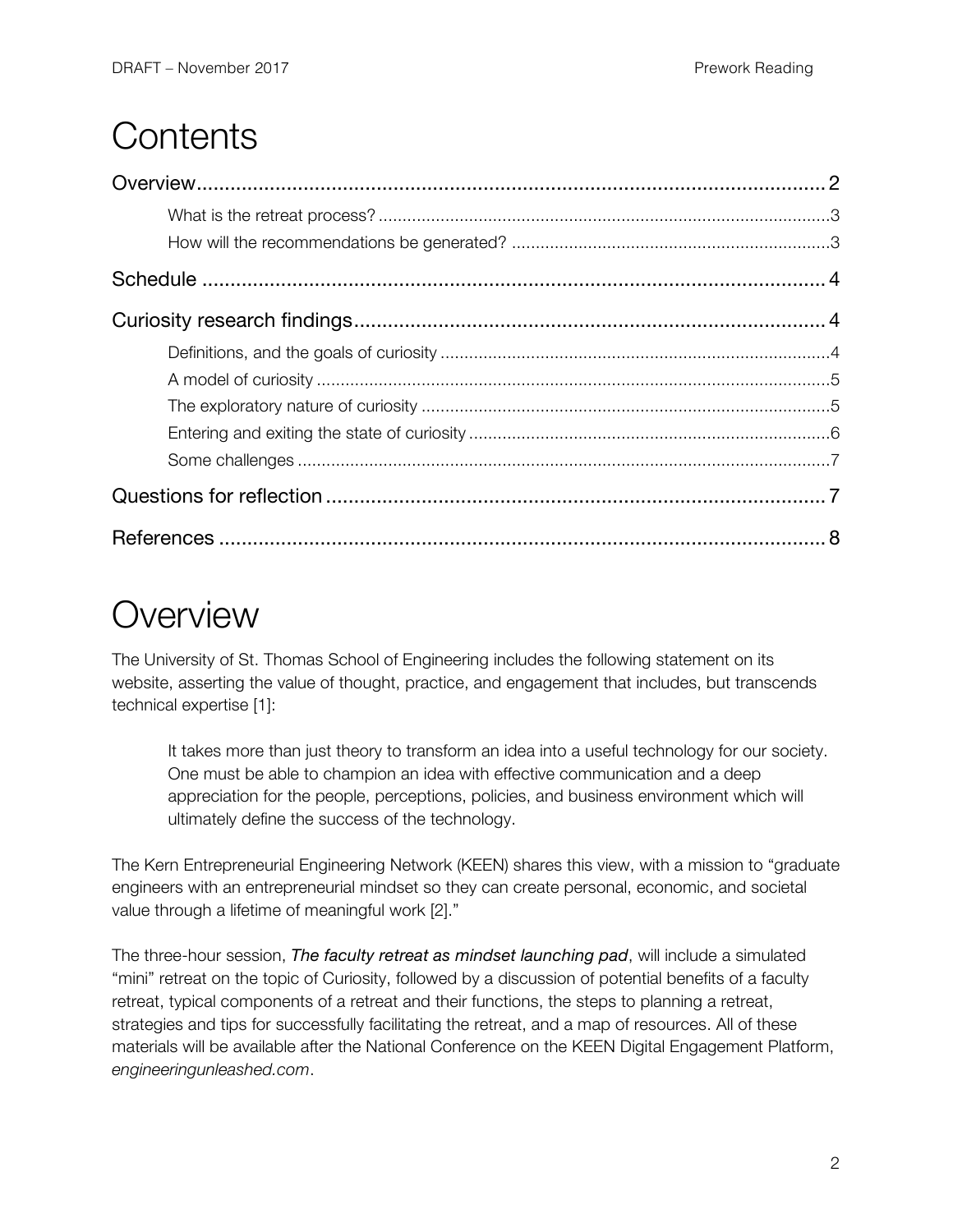#### What is the retreat process?

The tradition of "the retreat" acknowledges that thoughtful, productive discussion about important issues sometimes requires dedicated time and space away from day-to-day work activities and pressures. The retreat can provide opportunities for learning, high-level dialogue, and actionoriented planning.

This demonstration "mini-retreat" will produce a list of concrete, actionable recommendations for how to:

- set up an environment conducive to curiosity,
- encourage curiosity in courses within the engineering curricula, and/or
- notice students' curiosity

The demonstration retreat will be an abbreviated one, containing most of the elements that would be present in an actual faculty retreat, but with some of the activities being shortened or simulated. Even in this shortened form, however, participants will take part in facilitated activities and discussions to generate recommendations, and we encourage groups from KEEN network schools to participate together, because even a simulated retreat can lead to real, actionable ideas.

#### How will the recommendations be generated?

The moderated working mini-sessions of the demonstration retreat are designed to encourage participation, exploration, and generative dialogue. These sessions will provide a structured framework to address specific topics and issues. In a full-scale retreat, meals, breaks, and free time would provide opportunities for rest, reflection, and more informal conversations.

At the end of the final mini-session, the group will work to come to agreement on a set of recommendations to be passed on to the implementation team. In seeking to build consensus, it is important for all participants to feel comfortable engaging in the process, and the moderator will offer some guidelines or ground rules for the discussion that can help create and maintain an environment conducive to productive exchange.

One guideline that has proven useful in similar discussions has been the following definition of consensus, adapted from [3]. Rather than unanimity, consensus in a small group can be considered to have been reached when each member of the group can say:

- 1. I believe that you understand my point of view,
- 2. I believe that I understand your point of view, and
- 3. Whether or not I agree with this alternative or prefer this decision, I support it, because it was arrived at in an open and fair manner and represents the best alternative for the group at this time.

We may ask participants to show (e.g. with a nod or thumbs-up) whether they can support a decision. If an individual is not yet able to support the decision, this provides an opportunity to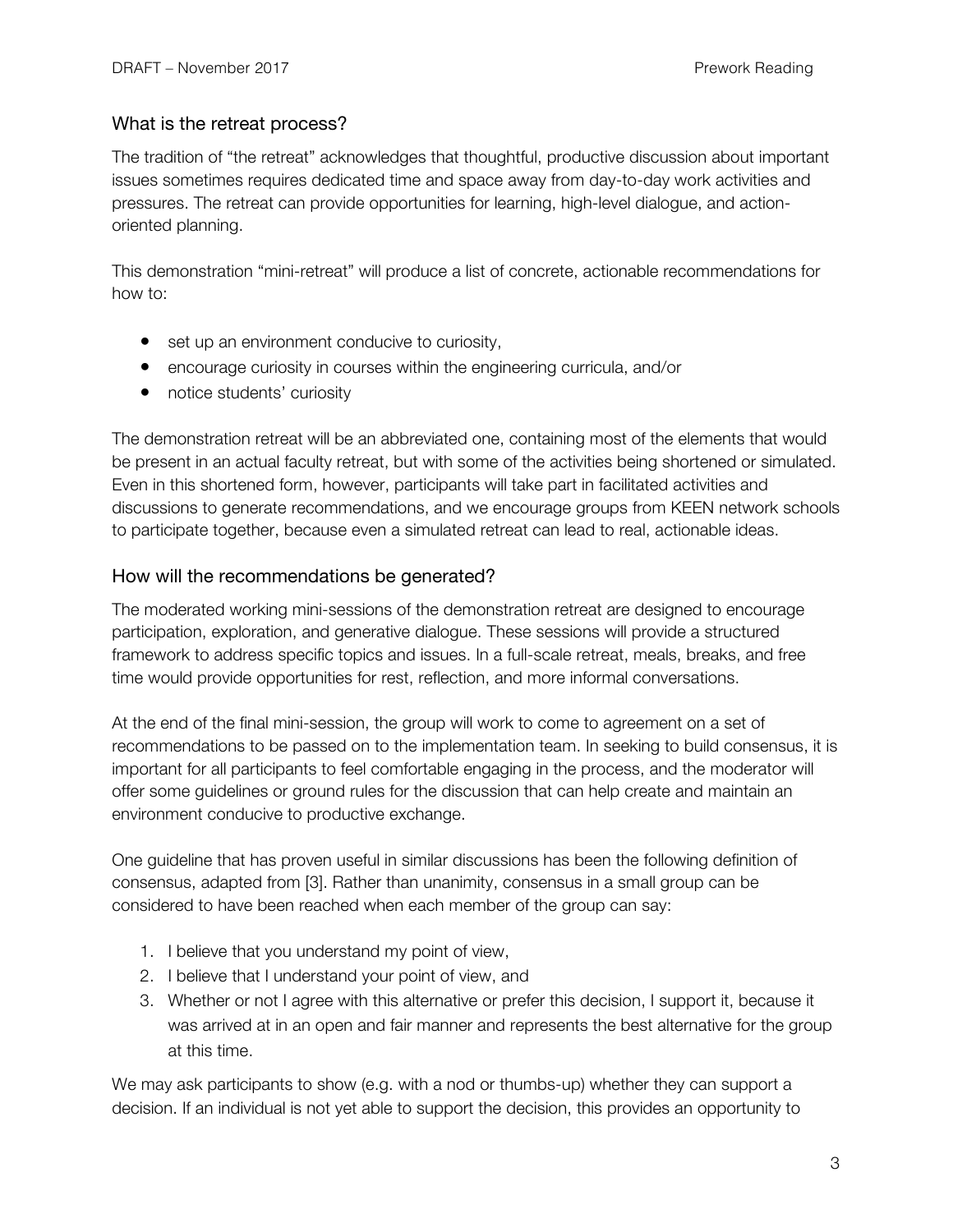explore what changes would be necessary for the individual to be able to support it. In larger groups, it can be helpful to be more flexible, considering a recommendation final when it is supported by 90% of the participants, for example.

### Schedule for the three-hour session

### A demonstration mini-retreat

Welcome and setting the stage

Mini-session 1 – Challenges to curiosity, a "Pyramid Conversation"

Mini-session 2 – Thinking in systems, an activity involving movement and reflection

Mini-session 3 – Designing a way forward, a workshopping method

Closing and next actions

### How to design and run a retreat

Pre, during, and post – the components of a retreat The planning process – developing and deploying powerful questions Facilitating – strategies and best practices

# Curiosity research findings

The following overview is intended to provide a common vocabulary for the retreat participants; the retreat discussions and activities will not attempt to address all of the issues and questions raised here.

### Definitions, and the goals of curiosity

The type of curiosity we are considering here is frequently called "specific epistemic curiosity." "Specific" implies focused exploration of a particular topic, in contrast to the boredom-averse, novelty-seeking activity which defines "diversive curiosity [4]." "Epistemic" emphasizes the intention to know for the sake of knowing, an "urge to know about things that have no obvious or utilitarian function [5]."

The apparent contradiction between the valuing of curiosity and its distance from utility is echoed by an evolutionary perspective, where "attention to novel stimuli is adaptive because it increases knowledge, but the fear of novelty is also adaptive because the unknown may be dangerous [4, p. 127]."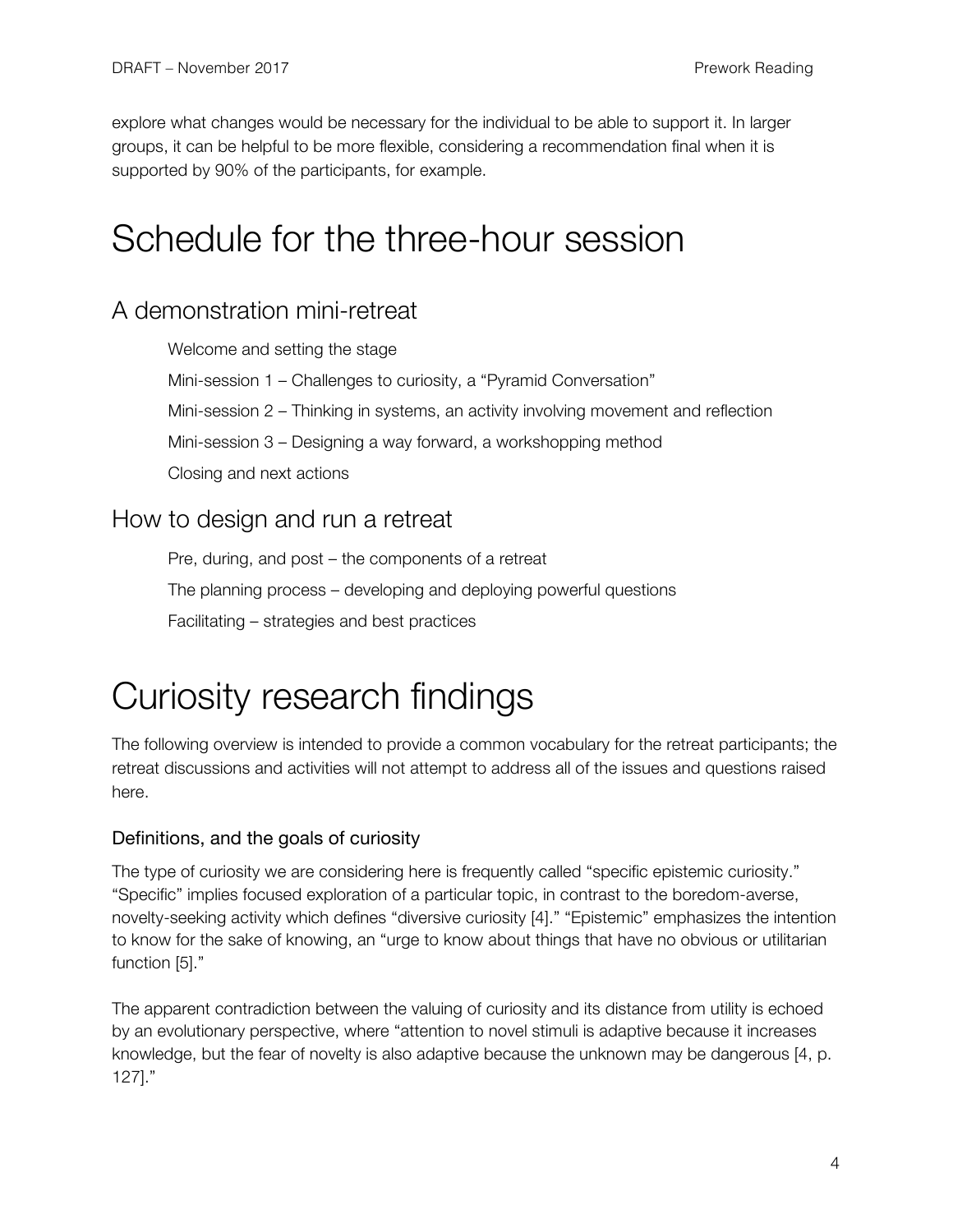Epistemic curiosity can be considered goal-oriented, but it operates with an internally-focused goal, such as "to learn," or "to be learning." The goal orientation of problem solving is more externally directed; learning in a problem-solving mode may involve the question, "How do I…?" or "I want to know how to…," whereas in a mode of epistemic curiosity, the question might be formulated as, "I wonder how I could…." or "Why…?"

Significantly, epistemic curiosity and problem solving also share, to some extent, the goal of being "done." In the case of curiosity, this is described as "satisfying one's curiosity," which means returning to a contented, unprovoked state [6], [7]. In problem solving, being "done" means "solving the problem," after which time there is no longer a problem.

To the extent that curiosity motivates exploratory learning and openness to new inputs which may prove relevant, however, being able to sustain or re-engage curiosity can be inherently valuable. This may differ from problem solving, where emphasis tends to be on bringing a problem to solution (conclusion) rather than on sustaining the activity of working on the problem or reopening inquiry into the problem.

For effectively addressing real-world problems that may not be solved "once and for all," it appears both curiosity and problem-solving skills may be essential.

### A model of curiosity

Lowenstein's "information-gap" theory of curiosity suggests that a perceived gap between what an individual wants to know and currently knows is what engages curiosity, increasing the likelihood of initiating or continuing exploratory learning [8].

Examples of situations that can stimulate curiosity by increasing awareness of an information gap include posed questions, surprises (violated expectations), "[e]xposure to a series of events with an anticipated but unknown resolution" (such as a sporting event, election, or experiment), and meaningful contact with another person who possesses more information (indicating that additional information is available and potentially accessible).

On the other hand, any situation that causes awareness of the information gap to diminish, such as distraction of attention, could be expected to reduce or end, curiosity. Perhaps most critically, when an individual does not perceive an information gap, curiosity simply does not arise: "[A] failure to appreciate what one does not know would constitute an absolute barrier to curiosity."

### The exploratory nature of curiosity

Warren Berger's definition of a "beautiful question" highlights first the internal, epistemic quality of curiosity and then relates it to external goals: "A beautiful question is an ambitious yet actionable question that can begin to shift the way we perceive or think about something–and that might serve as a catalyst to bring about change [9]."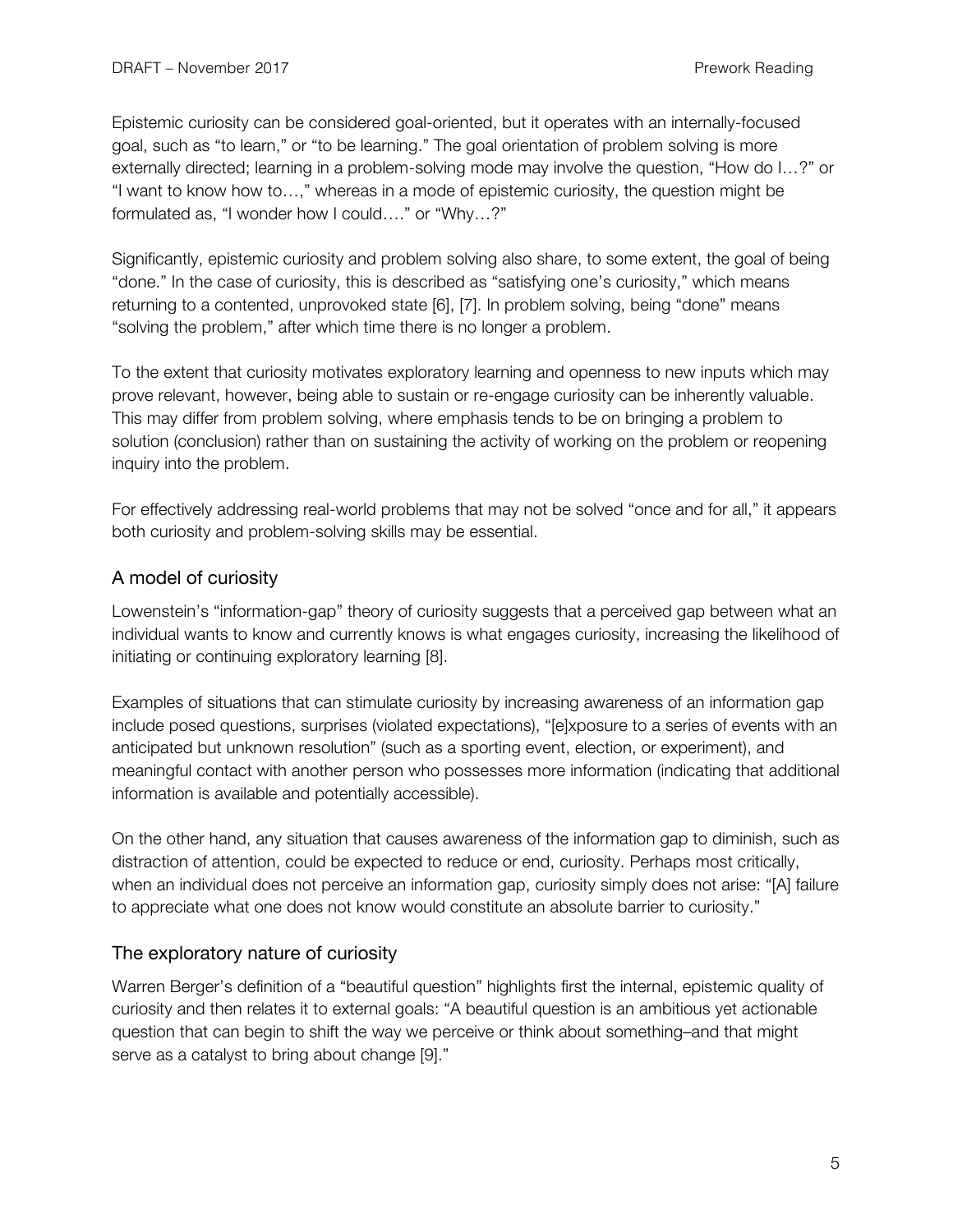Since epistemic curiosity is not directed toward an external, practical end, it can seem inefficient when viewed from an outside perspective. Two common elements that are sometimes labeled inefficient are counterfactual thinking and exploration.

Children engaging in pretend play begin to exhibit and develop skills in counterfactual thinking: "considering alternative outcomes based on alternative facts [5, p. 165]." Counterfactual thinking is embodied in the question, "What if…?" and may be considered as a member of a family of related concepts, including Guilford's divergent thinking and Berger's connective inquiry [10], [11].

Curiosity-based exploration can be expected to take more time than following a set of instructions or executing a known procedure. Asking non-rhetorical questions requires a willingness to detach from an imperative for constant progress: "[A]t least temporarily, it's necessary to stop doing and stop knowing in order to start asking [9, p. 76]." Similarly, in external goal-directed problem solving, reluctance or refusal to pause to ask questions can provide a false sense of efficiency, because the efforts underway may be attempts to solve the wrong problem [11].

#### Entering and exiting the state of curiosity

Researchers find "substantial support for a quadratic or inverted U-shaped relationship between curiosity and the challenge of ongoing activities" as exemplified by H. I. Day's "Zone of Curiosity" diagram [12], [13]:



Too little or too much challenge adversely affects the of degree of engagement. Similar relationships are also described by Csikszentmihalyi in his work on the experience of flow [14] and Piaget's work on cognitive development in children [8, p. 82].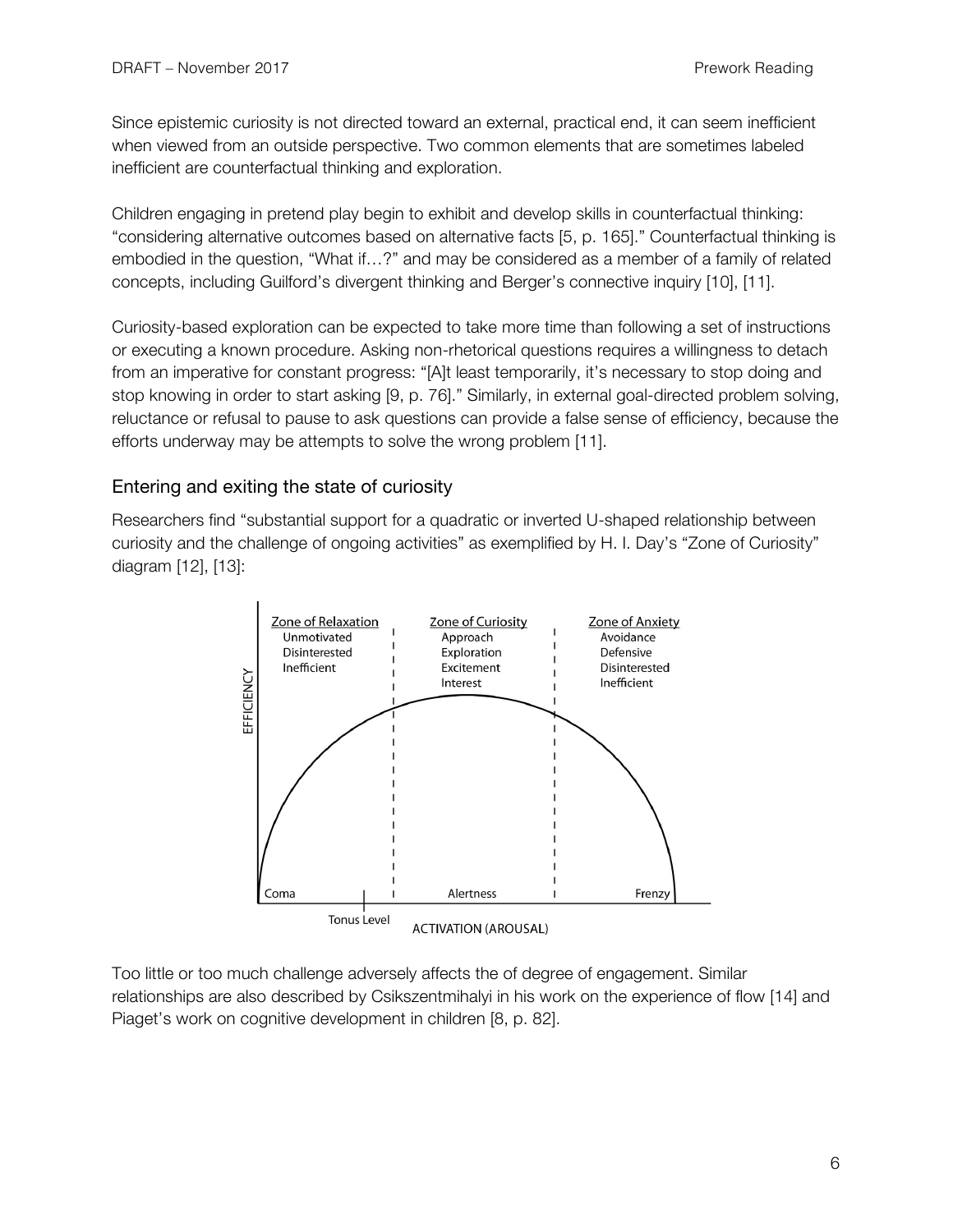Curiosity is frequently considered to be "aversive," implying that satisfying the curiosity brings relief from an uncomfortable state of not-yet-knowing. This begs the question: why would individuals voluntarily enter this uncomfortable state? Loewenstein suggests:

[I]t makes sense for people to expose themselves to curiosity-inducing stimuli if, by doing so, they enhance the pleasure subsequently derived from obtaining information. Voluntary exposure to curiosity can be viewed as a type of gamble. . . When the probability of satisfying the curiosity is low, or if it is likely that one will be left in a state of aversive curiosity for a long period, exposing oneself to curiosity will generally not be worth the gamble [8, p. 90].

Other researchers agree that an individual's confidence in his or her ability to win this "gamble" appears to correlate with the individual's tolerance for ambiguity [7], [11, p. 484], [15].

### Some challenges

There is a paucity of research on interventions intended to initiate or sustain curiosity, but some possible approaches include "increasing mindfulness of what is known and unknown, facilitating autonomy and competence experiences, and setting up mentor relationships in personally meaningful domains [4, p. 140]."

Selecting specific techniques to support curiosity in group settings appears not to be straightforward, however. Kashdan and Fincham have suggested strategies for encouraging curiosity, such as "focus[ing] on improvement and the process of learning and mastery" and "purposely plac[ing] individuals in contexts that are discrepant with their experience, skills, and personality," but they simultaneously caution that there is evidence that the same strategy that may support curiosity in one individual may block it in another [11, pp. 490,499].

In addition, the internally-engaged state of curiosity is sensitive to many factors, with "internal pressures such as guilt and fear, external pressures such as threats and punishment, and tangible external rewards [diminishing] curiosity for specific tasks [4, p. 139]." External rewards in particular have been the subject of considerable research and highlight the fluid nature of motivation: "The same rewards that increase motivation in uninteresting tasks undermine motivation in initially interesting tasks because feelings of personal causation shift from internal to external [11, p. 484]."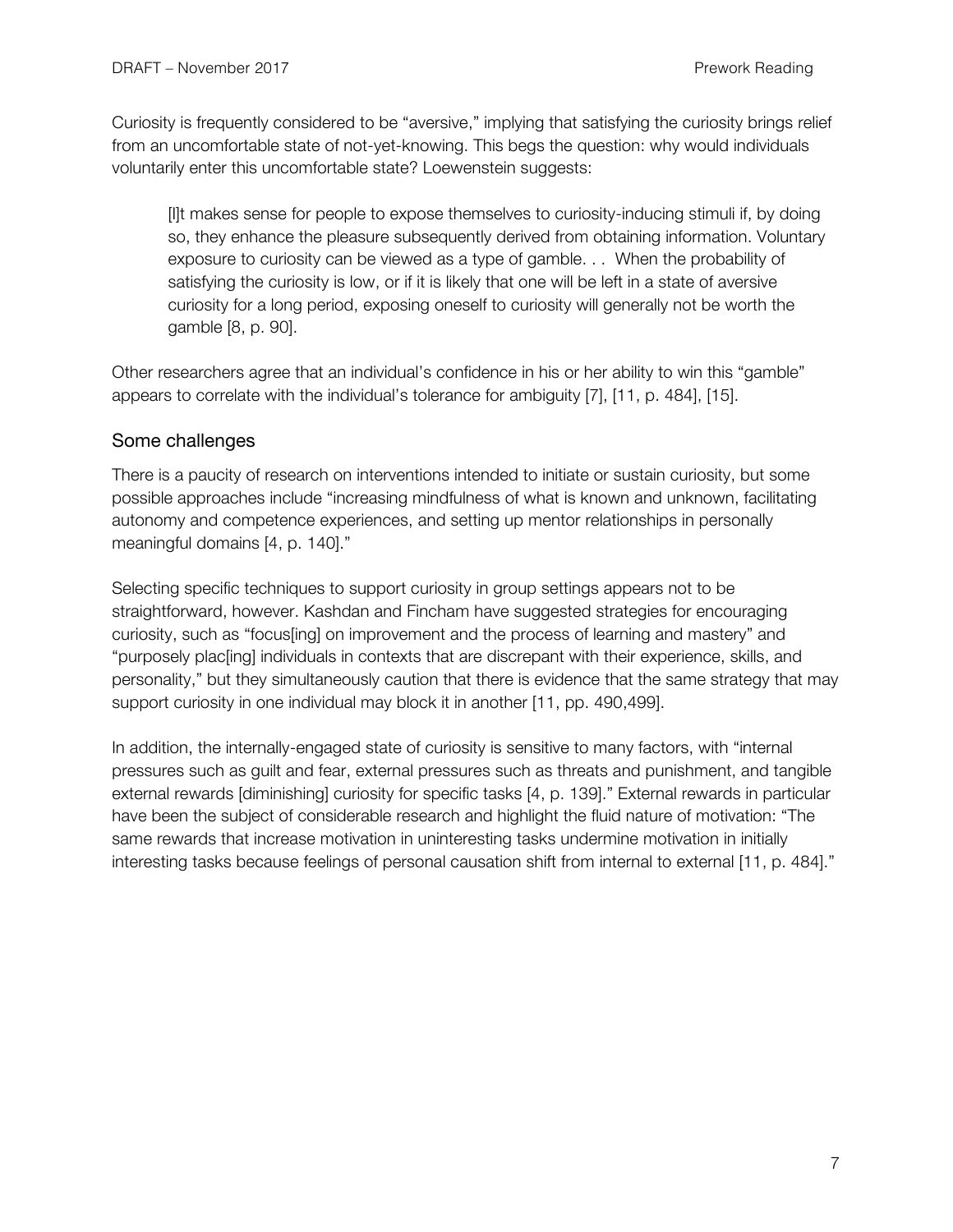## Questions for reflection

Finally, as you prepare to participate in the retreat, we invite you to reflect on the following questions. There are no right or wrong answers, and we may not incorporate these questions directly into our discussions, but they may give you ideas or otherwise enable you to share the benefits of your experience with other members of the group:

- When you are focused on something in a creative way or out of curiosity, how do you interact with others? How do you respond to people who might not know what you're thinking about?
- Are you ever surprised to discover yourself curious about something? Why was it a surprise?
- Are there times when you have seen something shut down someone's creativity or curiosity? What happened next? When and how did this person switch back on?

## **References**

- [1] "Liberal arts and engineering," (n.d.). University of St. Thomas School of Engineering. [Online]. https://www.stthomas.edu/engineering/undergraduate/liberalarts/. Accessed November 14, 2017.
- [2] "A network revolutionizing engineering education," (n.d.). KEEN. [Online]. http://engineeringunleashed.com/keen/. Accessed November 14, 2017.
- [3] W. Ouchi, *Theory Z: How American business can meet the Japanese challenge*. Reading, MA: Addison-Wesley, 1981.
- [4] T. Kashdan, "Curiosity." In C. Peterson and M. E. P. Seligman (Eds.), *Character strengths and virtues: A handbook and classification*. Washington, D.C.: American Psychological Association and Oxford University Press, 2004, p. 126.
- [5] S. Engel, *The hungry mind: The origins of curiosity in childhood*. Cambridge: Harvard University Press, 2015, p. 9.
- [6] D. E. Berlyne, *Conflict, arousal, and curiosity*. McGraw-Hill series in psychology. New York: McGraw-Hill, 1960.
- [7] M. Arnone and R. Small, "Arousing and sustaining curiosity: Lessons from the ARCS model," *Proceedings of the 1995 Annual National Convention of the Association for Educational Communications and Technology*, p.2.
- [8] G. Loewenstein, "The psychology of curiosity: A review and reinterpretation," *Psychological Bulletin*, 116, pp. 75-98.